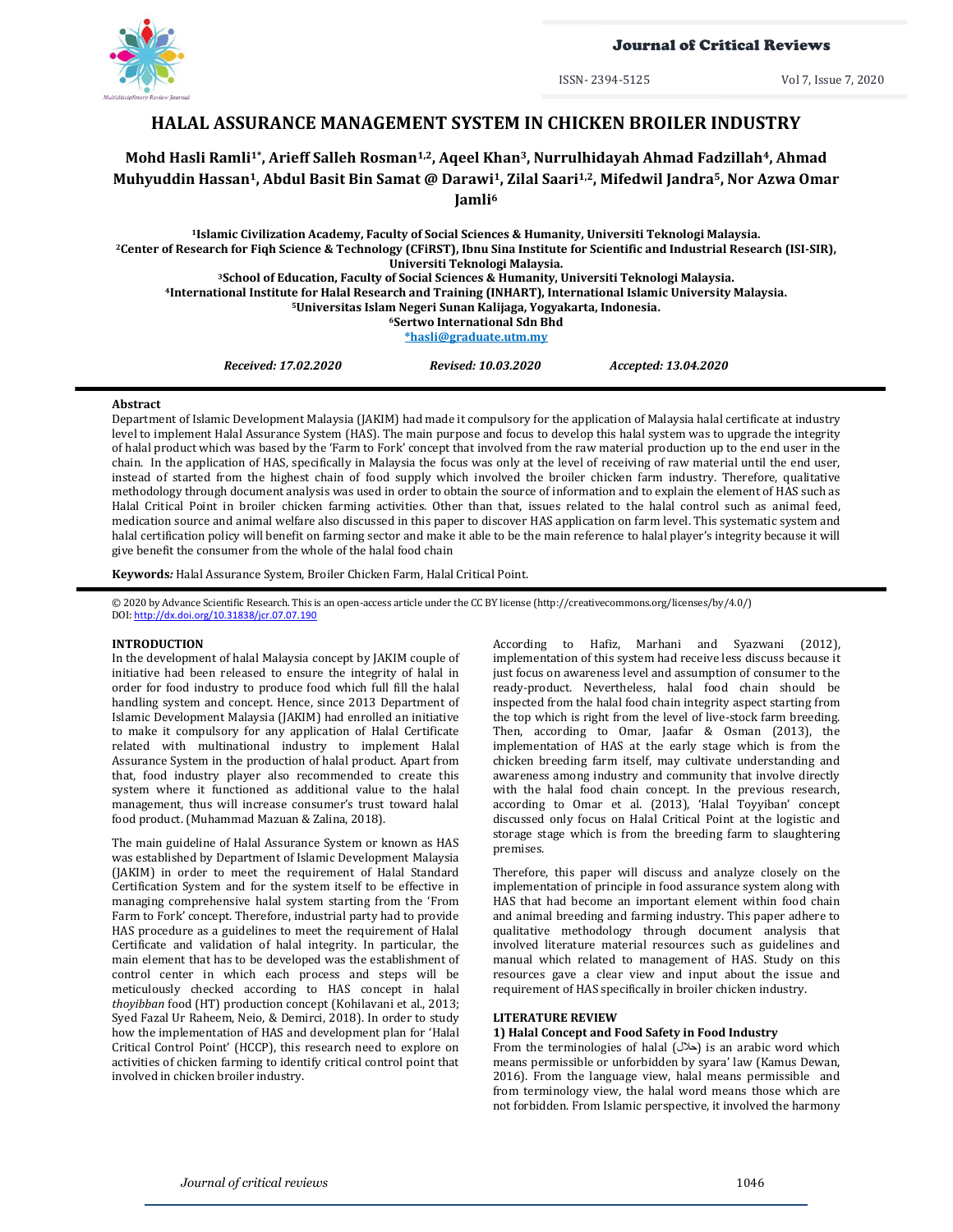and prosperity concept among community regardless of nation, religion and culture. For muslim, halal food concept is a command from Allah to ensure a healthy body, mind and spirit. On the other hand, for non-muslim halal was understood as safe, pure and healthy product and give advantage to the mankind in food resources (Suhaimi,2005). Generally, halal concept that was applied in human life was clearly stated in the Quran verses below:

"*And eat what Allah has provided for you (which is) halal and good. And fear Allah, in whom you are believes*."

(Surah al-Ma'idah: 88)

Based on the above verses, it is clear that intake of halal and even good food source or '*Halal Thoyyibban*' will give advantage to the humankind to raise Allah's pleasure and blessing, so it is compulsory for humankind to opt for clean, pure and halal to get benefit in spirit, soul and body (Saadan Man & Zainal Abidin (2014). Therefore, halal food concept can be referred according to Malaysia halal standard based on Islamic law was as below:

- Does not stem from or consists of any part of or item from animals that are forbidden to Muslims by Islamic law, or animals that have not been slaughtered according to Islamic law.
- Does not contain any substance that is considered impure in Islamic law.
- Is not prepared, processed or manufactured using equipment or utensils that are not free from impurities as defined by Islamic law.
- That, in the preparation, processing or storage stage, does not come in contact with or is stored near any kind of food that that are considered impure by Islamic law.

Other than producing food according to halal concept, cleanliness and safety aspect of food also should be emphasized so that is free from any sources that may harm community such as contamination form bacteria, pathogen-carrier disease. In conclusion halal food concept is not only free from any forbidden entity, it will also give good impact to the consumer. Other than that, aspect of cleanliness assurance system and food safety that was implemented today, was based on some guideline application like *Good Hygiene Practice* (GHP), *Hazard Analysis Control Point* (HACCP) and *ISO series* - International Standard Organization. All the system mentioned above are the common quality system used which are complement to each other in halal system of Malaysia (Sani & Dahlan, 2015).

# **2) The Need of Element in Halal Assurance System**

According to Malaysia Halal Certification System, which is established by JAKIM authorities, had gave good opportunity to those in halal food industry to upgrade or revise current halal certification system so that food product produced become more competent and assured. The guidelines of Halal Certification System (HCS), introduced by JAKIM are still new in Malaysia compared to other countries. Most of those in halal industry gave good commitment in the development of Halal Certification System to assure the halal integrity and reputation in marketing of halal food product (Rahman et al., 2017). In HCS, it is a documentation mechanism system to control, supervise, improve and prevent any misconduct in halal system or contamination of haram product during processing of food. This system become a catalyse and established by those in food industry in order to supervise product produced was surely halal and safe.

According to Nik Muhammad, Isa & Kifli (2009); Jamaludin, Kamarudin, & Ramli (2015) and Shafii & Zain (2015), it is stated that HCS is a managing system and halal documentation that should be implemented by producer for assurance of halal status

to the food product produced. The principle of system exist based on this 3 concept which are including zero limit (no haram substance used in production), zero defect (no haram product produced) and zero risk (no risk should be taken by producer or industry involved in halal product aspect). In the context of this research, HCS referred to halal managing system which involved procedure development, documentation and practicality in an organization to ensure the halal farm animal product meet the principal of halal and *thoyibban* concept in farming sector industry. According to Shafii & Zain (2015), in their literature stated that HCS referred as documentation that cover halal policy, guidelines, or development of halal manual, Halal Analysis Control Point, operational procedure, technical reference, administration system, halal, documentation system, socialization and training program, halal internal audit, amendment action system and continual improvement.

### **3) Halal Assurance System Management in Malaysia**

Growth of halal food industry had take place in Malaysia since 1970's and currently advancing along with current food technology. With the rapid growth of food industry along with the development of Halal Food Certification System by JAKIM as early as 1974 till now to cover the need in industry and muslim's demand on the halal product. Generally, the competent authorities JAKIM had implement standard guidelines to be used as main and formal reference in Malaysia's Halal Certificate which is MS 1500 be used (Production, preparation, handling and storage - General guidelines)

Halal standard had been used for the first time since 2004 and had been improvised and revised for third time at early 2019 which is MS1500: 2019 (Department of Standatd Malaysia, 2019). Establishment of halal standard by Department of Standard Malaysia (DSM) are for the main reference to handle and provide halal fodd starting from receivement of raw material to the ready-product. Since then, authorities had took proactive steps and initiative to develop and improvise current halal certification system by developing halal assurance system as a main condition in applying halal certificate in Malaysia.

Its not only MS1500 used, but another standard guidelines also used such as MS1480 Hazard Analysis and Critical Control Points (HACCP) dan MS1514 (Good Manufacturing Practice for Food) also used to strengthen and complementing in the need of food production (Lau, Jamaludin, & Mei Soon (2016). Furthermore, HAS had underwent transformation and improvement on the guidelines produced by JAKIM at early of 2019 which was '*Manual Draft of Malaysia Halal Management System*' in which it was still under revision process and recommendation stages (JAKIM, 2019).

It become a turning point to the development of the system in which there are additional of new elements and it become a main requirement for industry player's especially those in multinational stages, small to medium industries to develope this HAS in their company's organisation accordingly. This is one of the positive progress from JAKIM and industry enterpreneur to intensify more about the integrity and quality of halal food. Therefore, to empower and increase exposure to the industry, a lot of other iniciative done such as customer education about the halal system, HAS was implemented in order to increase understanding and application according to halal system. (Jamaludin et.al, 2015; Hassan, Arif & Sidek, 2015).

According to from portal of Halal Industry Development Corporation Sdn Bhd- HDC (2018), the percent of multinational and small-to-medium industry that compulsory to implement HAS was 74%. From the percent above, that the requirement for documentation and implementation of HAS an food sector industry were at the highest level and might having escalation every year. Based on the previous research, the principal of HAS focused on the prevention of of any harm and disobedience to the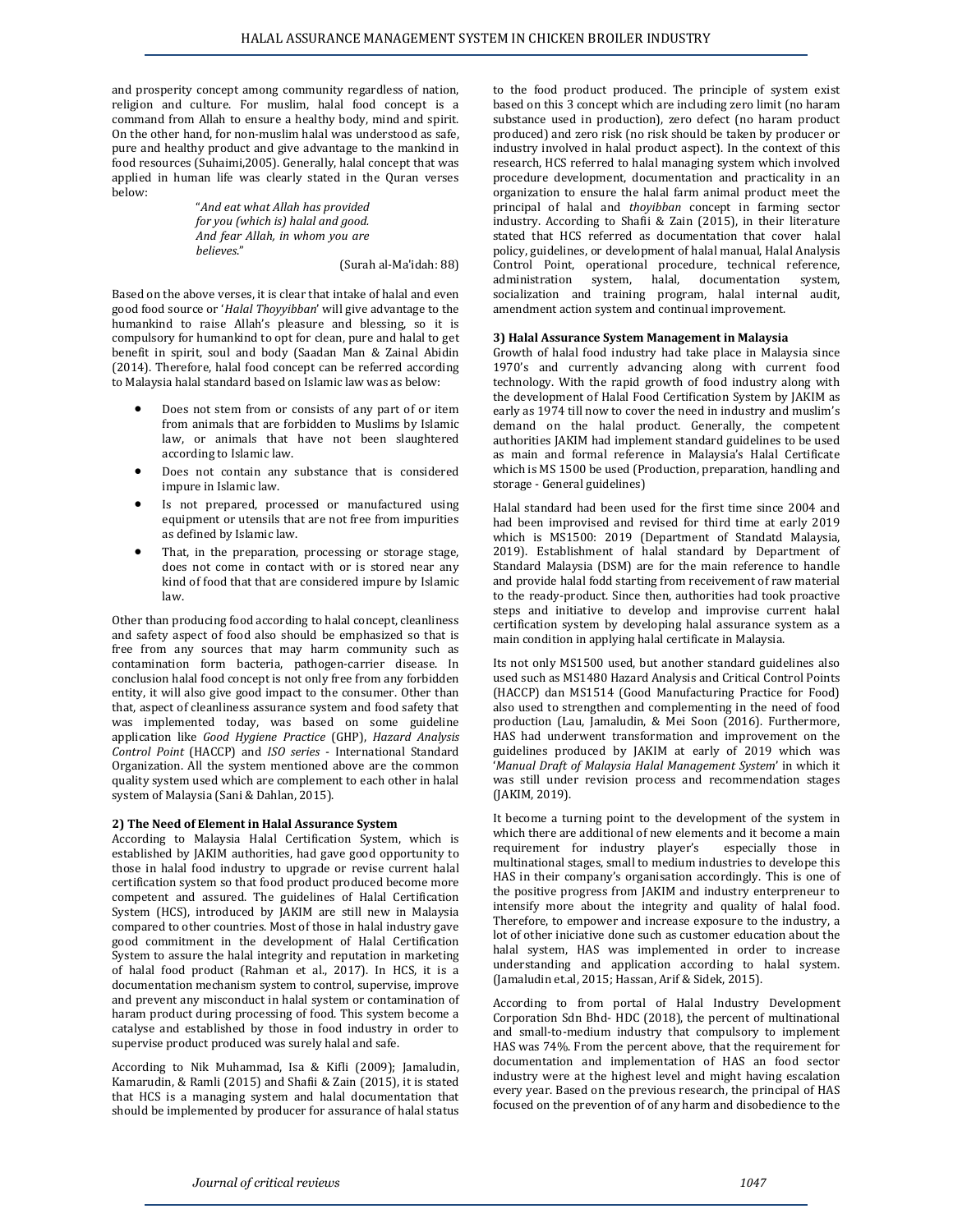halal status in product production (Estuti, Syarief & Hermanianto, 2005; Anuwar, Tamkin, Roslan & Nor, 2017; Anwar, 2018).

Alternatively, statement be debated by Rahman & Abdul (2017), the origin concept pf HAS as a system which focused on minimizing forbidden risk to the halal product and not solely depending on the analysis of last product recieved. In contr the statement by Sawari & Ghazali (2014) and Muhai Mazuan & Zalina (2018) stated that halal management sy functioned as supportive system which established organization and user in order to identify the halal status the raw material up to the ready-product were assured and monitored by company's organisation. This issues had addressed in previous research halal concept. This issue had been debated in previous research which related to halal concept and combine with another conventional q system which is HACCP.

According to Kohilavani et al. (2013), Lau, Jamaludin, & Mei (2016), Rejaii & Arianfar (2016) dan Demirci, Soon, Jan Wallace (2016), the combination of HACCP principles with Halal concept was a backbone in the development of HAS. Therefore, usage of this combination system will give advantage towards credibility level, integrity on the status of halal product and at the same time assured the food safety level from any contamination of haram substances. In the articles by Demirci et al. (2016), halal system application that was used with HACCP system was still a new in the aspect of of halal assurance management. Hence, he stated about the aplication of this combination system which give positive impact to the halal assurance status of a product. Conversely, that system had some of weaknesses if it is be implemented. One of it was the difference in the interpretation of the halal concept and system between different scholars and authorities.

However in Malaysia, JAKIM and DSM had co-operate together to come out with iniciative and improvement toward Manual Procedure Malaysia Halal Certification (MPHM), Manual System Halal Management (MSHM) which involved with preparation of documentation, the need of HAS and Malaysia halal standard (MS1500:2019). All of the guidelines and manual was reviewed with much details according to industry requirement and they have to meet all the Islamic law based on the understanding of Islamic scholar in Malaysia. If viewed from the development of HAS since it was established in 2011, there are changes occured in the its requirement and implementation. The changes was on the scope of guidelines usage which involved multinational, small to medium industry (JAKIM,2019). This required compinent in MSHM can be referred at the Table 1.0 below:

| solely     | Internal Halal Comittee(IHC) | Halal Assurance System (HAS)  |
|------------|------------------------------|-------------------------------|
| rast fo    | 1. Halal policy              | 1. Halal Policy               |
| mmad       | 2. Control of raw material   | 2.<br>Halal<br>Appointment of |
| system     | 3. Traceability              | Executive                     |
| d bv:      |                              | 3. Internal Halal Comitte     |
| s from     |                              | 4. Halal Risk Control         |
| d even     |                              | 5. Raw Material Control       |
| ∣ been     |                              | 6. Internal Halal Audit       |
| es also    |                              | 7. Training program           |
| to the     |                              | 8. Traceability               |
| quality    |                              | 9. Implementation of control  |
|            |                              | measure                       |
|            |                              | 10. Laboratory lab analysis   |
| i Soon     |                              | 11.Development of product     |
| Mei &<br>. |                              | recall                        |

**Category of Small and Micro Industry**

**Table 1.0: Requirement Component Suggested SPHM (2019). Quoted from Manual of Malaysia's Halal Handling System 2019 (JAKIM, 2019)**

> **Category of Big and Medium Industry**

Therefore was that HAS development was not only for application of Malaysia Halal certificate but it also increase compliance and trust among Muslims. Its even important in emphasizing halal integrity and in preventing any potential harm that may accur along the production process of halal product. In the context of this research, eventhough HAS only focus on production of halal food industry, it may give significant impact to the farming sector of halal animal in which it should be monitored from the first food chain. In conclusion, this research shown that a complete HAS should be started from the early stage of halal food supply.

procedure

12.Documentation system and management of records

#### **4) Necessity of HAS in Chicken Broiler Industry**

The development of assurance system in the production of meatbased food will focus on the slaughtering premises which involved halal slaughtering rocess to the level of process of broiler chicken production (Omar et al., 2012; Saidin, Rahman & Abdullah, 2017). Contamination or any forbidden element may occur in th whole stages of food supplier such as breeding farm, manufacturer, logistic, slaughter house, meat processing, retailers and consumer (Spiegel et al., 2012). Other than that, it will not only harm the health of the animal but it will affect the health of community if the safety and cleanliness of meat was contaminated. Farm product either animal or plants based, must be free from any harm such as bacteria, pathogenic bacteria, poisonous and all the residues like vaccination and excessive usage of antibiotic.

In the context of HAS necessity at the broiler chicken breeding stages was assumed as a yet unexplored system and was still not included in Malaysia's Halal Certification's scope and MPPHM. However, HAS implementation been seen as a system that capable of preventing any chances of contamination and unlawful activities. According to Islamic perspective, livestock animals should be fed with halal and safe food or they will spread disease to human being (Shahdan *et al.,* 2016).

The desicion of halal assurance in chicken broiling breeding sector, the sources of their food plays an important role. Animal food is defined as any raw, fully or half-processed material given directly to the farm animal (Codex Alimentarius, 2008). Usually, industrial waste form slaughtering premises which include blood, feather, fat or chicken carcass was recycled to produce animal food which is high in nutrient and contribute to the rapid growth of broiler chicken (Mead, 2004). Meanwhile, growth hormone also used to reduce maturity period and at the same time contribute to the increase in weight in broiler chicken. As a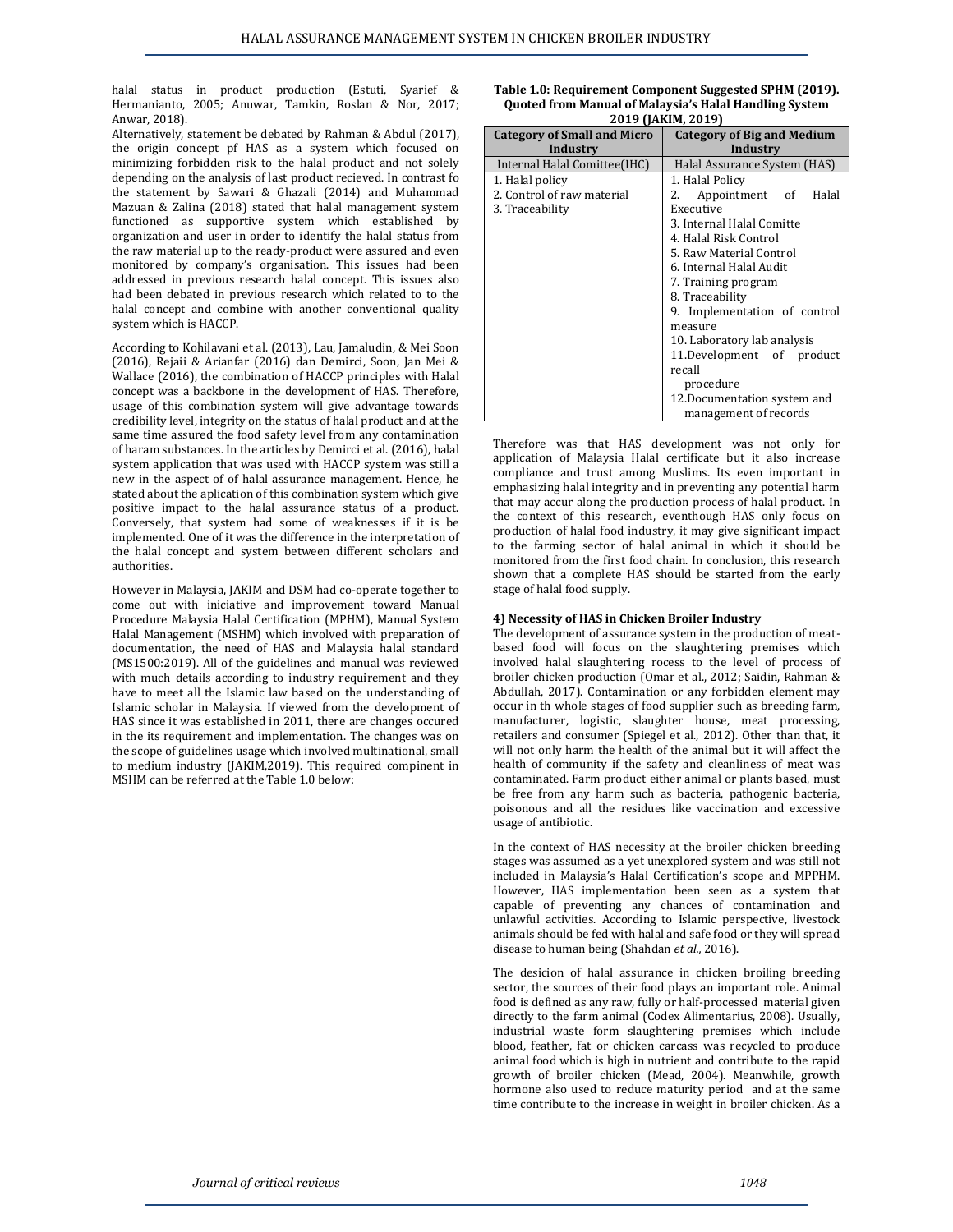result, cancer risk and disease infection in human and resistance toward disease may occur. According to syariah's concept, the forbidden (haram) materials used in sources of animal food was catogerized as faeces and it can give a harmful effect to the consumer's health.

In the farm industry, animals food issues which didn't meet Islamic laws were well known in Malaysia. It consist of internal organ, swines feaces and sewage from breeding farm which was fed to animal deliberately. This issues occur due to lack of understanding in about halal concept and reduce the production cost among the farmer and breeder. Other than that, farmer enterpreuners had lack understanding about the causes and effect of animal food resouces to halal status of the animals meat (Saidin *et. al,* 2017).

The isssues of feed meal sources also should be emphasized. According to syariah concept by Jamaludin, Ramli & Rahman (2017), animals food should consist of healthy and nutrious food to make sure that their meat is halal, uncontaminated and give benefits to consumer. According to halal status, if farm animal was given forbidden food such as contaminated material and feaces continuosly, then automatically the animal itself is haram (forbidden). In others research, which debated on animal feed issues by Muflih, Ahmad, Jamaludin, & Nordin (2017) stated that were a lot of breeding farm that provided high protein content in animal's food from the sewage of chicken processing industry or any animals that had doubtful halal status. According to him, its not only the final product that has to be compliance to the halal principal, but then include the component of feeds content also should be free from najs material such as blood, sewage from slaughtering premises, product from insects and swine.

Referring to farm feed meal which related to safety on food, author had discover couples of relationship between safety issues and halal concept towards broiler chicken's food resources which fulfill HAS concept. In the previous research by Abdullah, Khaled dan Ahmed (2010), studied was involving in acessing aflatoxin and heavy metals in farm animal food. According to author, the content of aflatoxin and heavy metals in feed meal composition will give negative impact to the broiler chicken in which it will affect growth rate, rate of food intake and may lowered their immune system. Normally heavy metals give negative impact to health of chicken in which it will lead to attack of cardiovascular system, kidney failure, and weak bone structure. To conclude, it is recommended that animals food should be free form aflatoxin and the method of feedmeal storage should be in good practice. Therefore, safety issues of animal's food should be emphasized especially in the status certainty and halal system should be closedly followed to ensure the good health of the animals.

Generally in Malaysia, current animal feed product available on market was mostly imported from others country in order to accomodate the necessisty. Nowadays, with rapid growing economy there were many kind of feed meal resources which consist of animal and plant based. They are benefited from inovation which based on genetic engineering defined as (*Genetically Modified Organism, GMO*) which involved modifying process of genetic structure, genetic addition of an organism to produve variant or new species (Ikram & Mohd Azam (2014). Consequently, this issues become a polemic among worlwide community. Therefore, issues of food based on GMO technonology will be further explained in the previous study by Abdul Rahman, Abd Rahman & Hafiz (2013) through document analysis that was related with GMO's based on food safety and halal perspective aspect. In this research, couples of benefit about GMO's based food was explained in which it give good impact to the farmers economy due to food material in cereal form had such a good quality and high resistance to diesease or pest. Based on Malaysia Halal Standard in MS1500 through 95'th Muzakarah of International Fatwa Comittee on 2011, decided that modified food genetic which sourced from halal and pure

organism was halal. However, if its not from the halal source, then it will fall on haram status (JAKIM, 2015). From the statement above, it was recommended that any animal feed provided to farmer to be known of the status and sources.

Disease attack was such a serious harm in chicken broiler breeding. This can prevent the growth and rate of food consumed by chicken and may cause in high death rate. In the aspect of farm management, prevention steps of disease transmission should be such an important aspect and continuously to produce good quality of meat. Vaccine usage and antibiotic was a medication to the chicken and was an important component to ensure their healthiness and safety. Generally vaccine define as chemical substance that able to kill or weaken the causative agent when it is injected to body as it will produce immunity against certain disease. (Kamus Dewan, 2016). According to Department of Veterinary Service (2015), in the vaccination process it defined that vaccine substance are biological substances that increase immunity toward disease and it contained certain agent that are similar to causative agent. Vaccine cause it to be weakened and inactivated. Then, the agent will stimulate immune system to recognize agen as antigen and protect the body from the disease.

Other than providing optimum health to the broiler chicken, vaccination also important in the welfare aspect of animal and broilers health. Vaccination is not only focused on health aspect of animal but it also may decrease contamination risk of meat by harmful bacteria which absolutely give impact on quality and safety of food (Wijaksani, Razak & Singh, n.d). Those disease caused by harmful bacteria and virus were *Newcastle disease, Avian Influenza (AI), Infectious Bronchitis, Infection Bursal Disease, Marek's Disease, Infection Coryza, Infection Laryngotracheitis, Egg drop Syndrome, Fowl Pox* and *Fowl Cholera* (Department of Veterinary Services, 2012).

In the context of handling and halal thoyiban concept, medication usage become one of the important aspect in broiler industries. Generally, requirement for Malaysian Halal Certificate scope is not clearly stated even on the level of animal farming. In MS ISO22000:2012 (*Food Safety Management System- Organisation requirement in food chain (Malaysia Standard Department*, 2012), explained that handling of food safety started from sources of raw material for animal food, production and processing till the last consumers should be free from harmful hazards which will affect the product quality. This concept also emphasized on handling system and systematic tracing system of drugs material producer of veterinar. Other than that, this standard also involved current quality system like HACCP system and GMP. Therefore it was recommended to particularize, refine the main substances in the vaccine and antibiotic, handling procedure, storage and medication dose rate that fulfill halal toyiban concept and HAS so that it will not harm farms animal and assured saftey till the last user in the food chain.

In the chicken broiler breeding activities, welfare of the animal itself should be important. According to Department of Veterinary Services (2015), definition of animal welfare referred to something that animals can be adapted in surrounding such as being healthy, comfortable, getting sufficient food supply, adequte nutrition, safe from harmful surrounding, not in painful and stress condition. According to Shahdan, Regenstein & Rahman (2017), affirmed that welfare concept on animal is a new concept in Malaysia, compared to other countries that give strong support in fight for the animal welfare. According to him, animal welfare should include free from disease, hungry, thirst and fear. They should be looked up in a good manner because they have right to savor good life. A good animal welfare strongly connected to disease control, medication treatment by veterinar, good food handling system and should be treated humanly.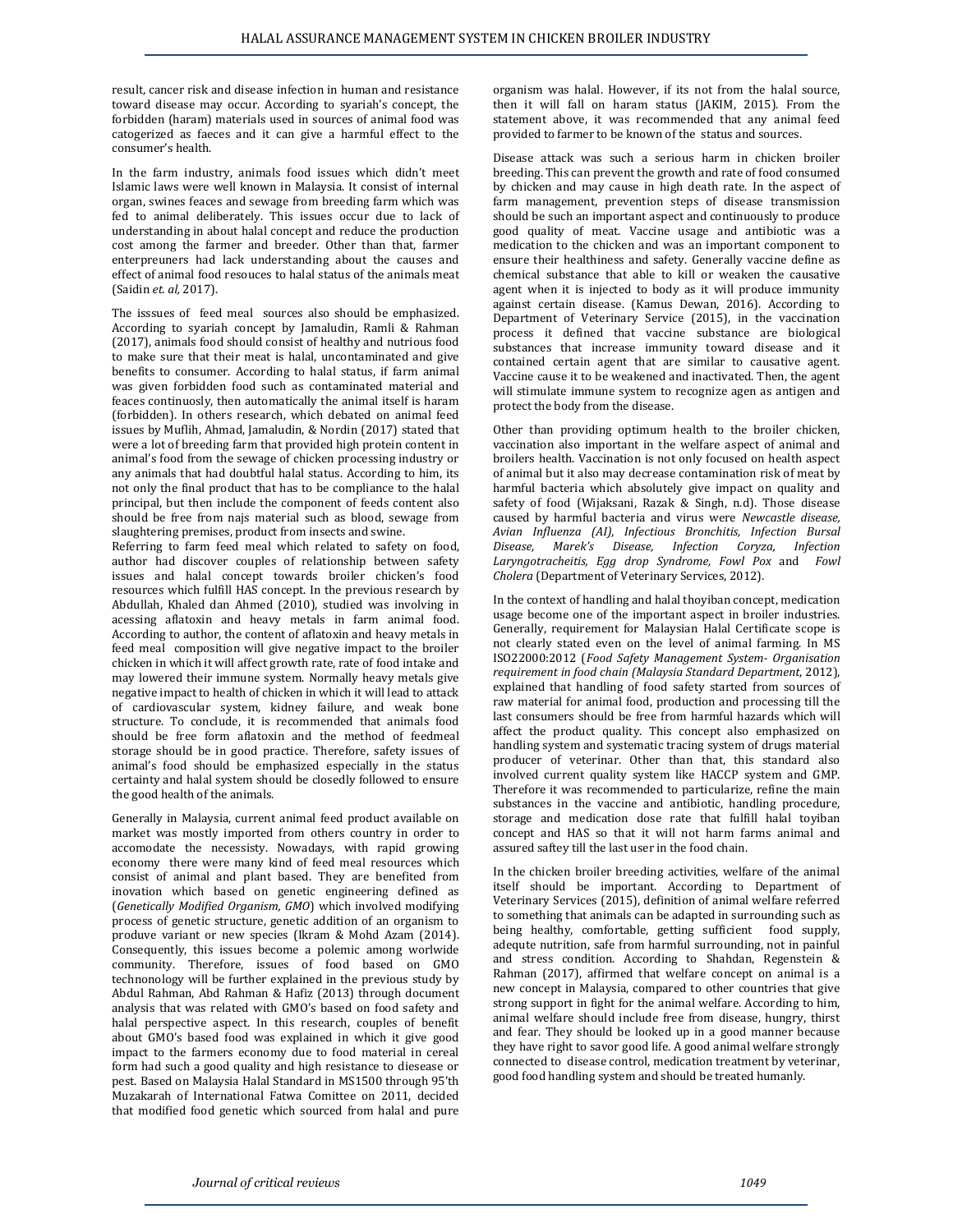Other than standard guidelines that produced by DVS, Malaysia government had take initiative to draft a particular act to the animal welfare which is Animal Welfare Act 2015 (Act 772) which outlined 21 aspect including custody and welfare aspect of farm animal (Akta Kebajikan Haiwan. (2015). In the syariah perspective animal welfare and freedom should consist of free from thrirst, hungry, animal should be comfortable in cage , free from painful condition, injury and disease. This concept had been practiced by some of the farmer traditionally and also during slaughtering of animal during Adha Eid (Suhaimi, 2005). Several aspect in animal welfare was outlined below by 'Good Farming Practice' (Department of Veterinary Services, 2012) especially in broiler's industry:

- 1. Selection of suitable farm site
- 2. Complete infrastructure and facility at farm
- 3. Good management of workers welfare
- 4. Handling of food drink supply for animal
- 5. Farming handling
- 6. Reford management of farm site
- 7. Sanitation management of farm
- 8. Farm waste management
- 9. Pollution management
- 10. Vaccine and Medication usage
- 11. Farm Biosecurity Management

Therefore, based on the list above, it can be conlcuded that those programme had give advantage to both of the farmer and community. One of the benefit was farm animal and animals farm product was assuredly safe, high quality and free from any diseases. For community, good farm practice will give good food safety up to the last user in the food chain. Therefore, after all the explaination about factor and necessity of animal food resources, medication and animal welfare, it can be conlcuded that implementation of HAS especially in the stages of broiler chicken breeding was still a new thing in Malaysia and less discussed among competent authorities and researchers. So, it is recommended that handling system should be started from the hatchering of broiler eggs to the delivery process of live chicken to the slaughtering premises so that it fullfills the halal and thoyiban concept.

#### **CONCLUSION AND SUGGESTION**

Halal and haram issues are always become a polemics especially on meat status issues. Malaysia halal food industry had been developing HAS in which it is a necessity on applying halal certificate. From the context of halal food chain, animal feed source, medication issues and animal welfare also one of the important aspect that should be looked up. Therefore, application of effective HAS may help industry players especially in farming industry and at the same time it maintain the credibility as it benefits all in the community starting from early stages in halal food chain. Furthermore, it increase awareness among community especially consumer to aware that the source of halal food starting right from earlier stage at poultry supply chain. This research also recommend that HAS to be applied to another livestock and as well as fisheries industry sectors.

# **ACKNOWLEDGEMENT**

This article is part of a research analysis entitled 'Halal Critical Control in Halal Assurance System at Chicken Farm' Fundamental Research Grant Scheme funded by Ministry of Higher Education Malaysia, registered under vot. 5F193 at Universiti Teknologi Malaysia.

### **REFERENCES**

- 1. Ab Rahman, S., Abd Rahman, A., & Hafiz Aliaziz, M. (2013). Genetically Modified Organisms (GMOs) and the Issue of Safety and Halal in Malaysia. *Australian Journal of Basic and Applied Sciences Aust. J. Basic & Appl. Sci, 7*(712), 238–244. Retrieved fro[m www.ajbasweb.com](http://www.ajbasweb.com/)
- 2. Abd Rahman, A., Singhry, H. B., Hanafiah, M. H., & Abdul, M. (2017). Influence of perceived benefits and traceability system on the readiness for Halal Assurance System implementation among food manufacturers. *Food Control, 73*, 1318–1326. <http://doi.org/10.1016/j.foodcont.2016.10.058>
- 3. Akta Kebajikan Haiwan. (2015). Jabatan Perkhidmatan Veterinar Malaysia. Retrieved [www.dvs.gov.my/dvs/resources/user\\_1/DVS%20pdf/Keba](http://www.dvs.gov.my/dvs/resources/user_1/DVS%20pdf/Kebajikan%20Haiwan/Akta_Kebajikan_Haiwan_2015_%5bAkta_772%5d_Bahasa_Melayu.pdf) [jikan%20Haiwan/Akta\\_Kebajikan\\_Haiwan\\_2015\\_\[Akta\\_772](http://www.dvs.gov.my/dvs/resources/user_1/DVS%20pdf/Kebajikan%20Haiwan/Akta_Kebajikan_Haiwan_2015_%5bAkta_772%5d_Bahasa_Melayu.pdf) [\]\\_Bahasa\\_Melayu.pdf](http://www.dvs.gov.my/dvs/resources/user_1/DVS%20pdf/Kebajikan%20Haiwan/Akta_Kebajikan_Haiwan_2015_%5bAkta_772%5d_Bahasa_Melayu.pdf)
- 4. Anuwar, K., Tamkin, J., Roslan, M., & Nor, M. (2017). Manual Prosedur Pensijilan Halal Malaysia Sebagai Suatu Aplikasi Memenuhi Keperluan Konsep Halalan Tayyiban : Suatu Analisis. *Online Journal of Research in Islamic Studies, 4*(1), 1–16[. http://doi.org/10.15364/ris17-0401-01](http://doi.org/10.15364/ris17-0401-01)
- 5. Anwar, M. K. (2018). The Urgency of Halal Assurance System for Product Reliability. *International Journal of Islamic Business and Economics, 2*(2), 119–125
- 6. Codex Alimentarius. (2008). Code of the Practice on Good Animal Feeding. CAC/RCP 54-2004. Retrieved from [http://www.fao.org/fao-who-codexalimentarius/sh](http://www.fao.org/fao-who-codexalimentarius/sh-proxy/en/?lnk=1&url=https%253A%252F%252Fworkspace.fao.org%252Fsites%252Fcodex%252FStandards%252FCAC%2BRCP%2B54-2004%252FCXP_054e.pdf)[proxy/en/?lnk=1&url=https%253A%252F%252Fworkspac](http://www.fao.org/fao-who-codexalimentarius/sh-proxy/en/?lnk=1&url=https%253A%252F%252Fworkspace.fao.org%252Fsites%252Fcodex%252FStandards%252FCAC%2BRCP%2B54-2004%252FCXP_054e.pdf) [e.fao.org%252Fsites%252Fcodex%252FStandards%252FC](http://www.fao.org/fao-who-codexalimentarius/sh-proxy/en/?lnk=1&url=https%253A%252F%252Fworkspace.fao.org%252Fsites%252Fcodex%252FStandards%252FCAC%2BRCP%2B54-2004%252FCXP_054e.pdf) [AC%2BRCP%2B54-2004%252FCXP\\_054e.pdf](http://www.fao.org/fao-who-codexalimentarius/sh-proxy/en/?lnk=1&url=https%253A%252F%252Fworkspace.fao.org%252Fsites%252Fcodex%252FStandards%252FCAC%2BRCP%2B54-2004%252FCXP_054e.pdf)
- 7. Demirci, M, N, Soon, Jan Mei and Wallace, C. A. (2016). Article Positioning Food Safety in Halal Assurance Positioning Food Safety in Halal Assurance. *Food Control, 70*, 257–270.
- 8. Department of Standard Malaysia. (2019). Malaysian Standard: MS1500: 2019 (*Halal Food: General requirement – Third Revision*). Kuala Lumpur: Standard Malaysia.
- 9. Department of Veterinary Services. (2012). Garis Panduan Pelaksanaan Amalan penternakan Baik bagi Pensijilan Skim Amalan ladang Ternakan (SALT), 35.
- 10. Dewan Bahasa dan Pustaka. (2016). Kamus Dewan. Edisi Keempat. Kuala Lumpur: DBP.
- 11. Estuti, W., Syarief, R., & Hermanianto, J. (2005). Pengembangan konsep sistem jaminan halal di rumah potong ayam.pdf. *Jurnal Teknologi Dan Industri Pangan*, *XVI*.
- 12. Halal Industry Development Corporation. (2018, Febuary 9). Halal Certified Statistics. Retrieved from the HDC Global Halal Support Centre website: [http://www.ghsc.com.my/publisher/alias/halal\\_certified\\_s](http://www.ghsc.com.my/publisher/alias/halal_certified_statistics?dt.driverAction=RENDER&pc.portletMode=view&pc.windowState=normal&pc.portletId=hadirGraph-web.hadirWebPortlet) [tatistics?dt.driverAction=RENDER&pc.portletMode=view&p](http://www.ghsc.com.my/publisher/alias/halal_certified_statistics?dt.driverAction=RENDER&pc.portletMode=view&pc.windowState=normal&pc.portletId=hadirGraph-web.hadirWebPortlet) [c.windowState=normal&pc.portletId=hadirGraph](http://www.ghsc.com.my/publisher/alias/halal_certified_statistics?dt.driverAction=RENDER&pc.portletMode=view&pc.windowState=normal&pc.portletId=hadirGraph-web.hadirWebPortlet)[web.hadirWebPortlet](http://www.ghsc.com.my/publisher/alias/halal_certified_statistics?dt.driverAction=RENDER&pc.portletMode=view&pc.windowState=normal&pc.portletId=hadirGraph-web.hadirWebPortlet)
- 13. Hassan, M. H., Arif, S., & Sidek, S. (2015). Knowledge and Practice for Implementing Internal Halal Assurance System among Halal Executives. *Asian Social Science, 11*(17).
- 14. Ibu Pejabat Perkhidmatan Veterinar. (2012). Garis Panduan Pelaksanaan Amalan penternakan baik Bagi Pensijilan Skim Amalan Ladang Ternakan (SALT). Kementerian Pertanian dan Industri Asas Tani. Malaysia.
- 15. Ikram Ismail & Mohd Azam Yaacob. (2014). Adakah GMO mudarat?. 5 Oktober, Harian Metro.
- 16. Jabatan Perkhidmatan Veterinar. (2015). Arahan prosedur tetap veterinar Malaysia- Vaksinasi. Kementerian Pertanian Dan Industri Asas Tani Malaysia. No. Dokumentasi: APTVM 22(b):1/2010.
- 17. JAKIM. (2015). Kompilasi Pandangan Hukum, Muzakarah Jawatankuasa Fatwa Bagi Hal Ehwal Ugama Islam Malysia. Cetakan Kelima. Crystal Creative Empire. Malaysia.
- 18. JAKIM. (2019). Draf Manual Sistem Pengurusan Halal Malaysia 2019. Jabatan Kemajuan Islam Malaysia. Retrieved